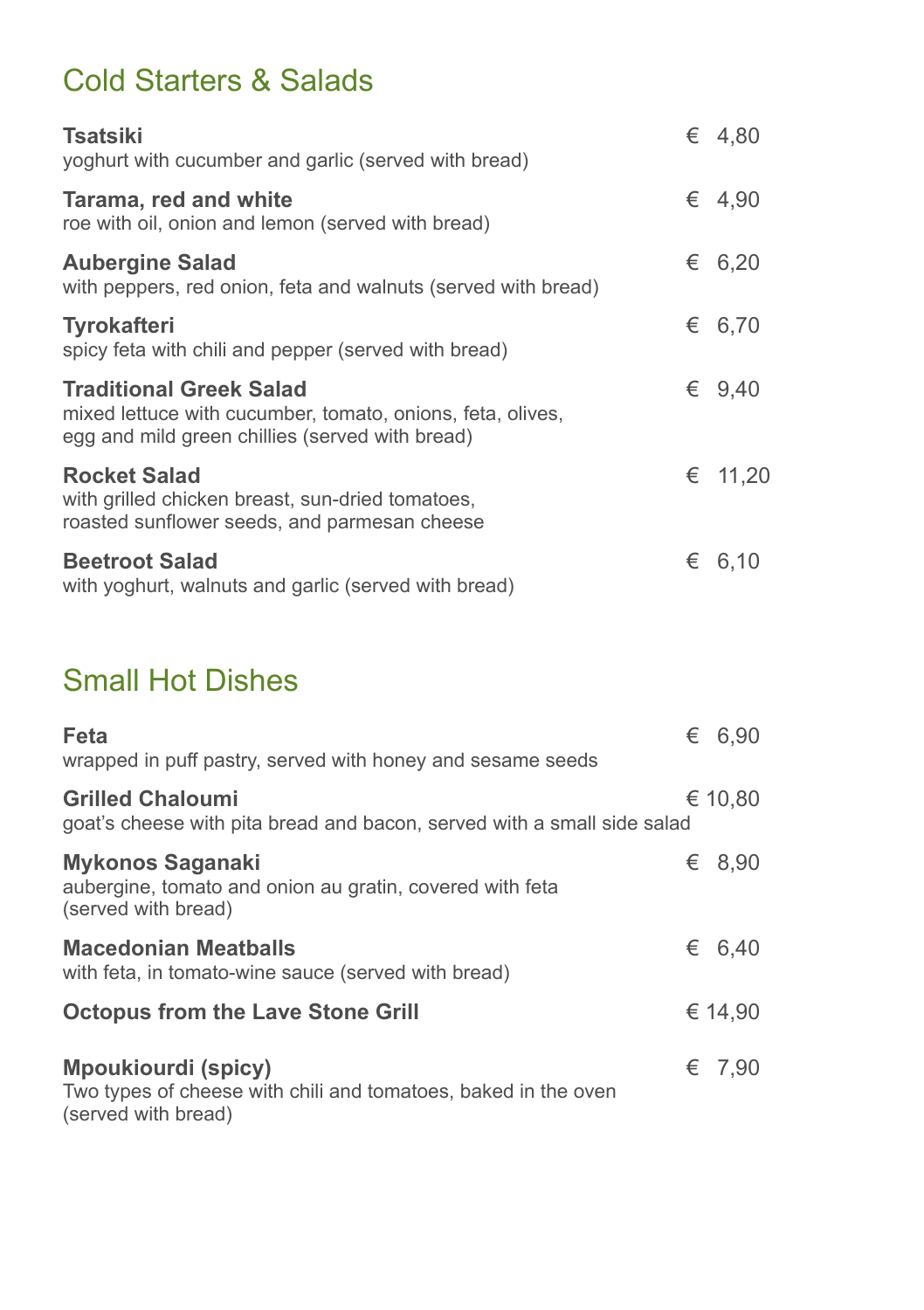| <b>Feta Parcel</b>                                     | $\epsilon$ 7.50 |
|--------------------------------------------------------|-----------------|
| in a filo wrapping, with herbs and a spicy mango sauce |                 |

### **Delicacies**

| <b>Stuffed Pork Fillet</b><br>stuffed with onions, bacon, sun-dried tomatoes and feta<br>served with homemade gravy, oven-baked potatoes & vegetables | € 18,90 |
|-------------------------------------------------------------------------------------------------------------------------------------------------------|---------|
| <b>Mousaka</b><br>Greek casserole made of potatoes, aubergines, courgettes,<br>minced meat, béchamel sauce and a cheese-topping                       | € 14,90 |
| <b>Kleftiko</b><br>oven-cooked lamb with potatoes, vegetables and feta<br>served in a tinfoil-package                                                 | € 19,50 |
| <b>Roast Lamb</b><br>braised, served with homemade gravy<br>and a spicy potato-chickpea stew                                                          | € 19,20 |
| <b>Chicken Roulade</b><br>wrapped in bacon, stuffed with rocket pesto<br>served with cabbage pinwheels and grape-apricot-ragout                       | € 18,90 |
| Kritharaki with salmon-spinach-sauce<br>greek rice-shaped pasta with a creamy sauce                                                                   | € 14,30 |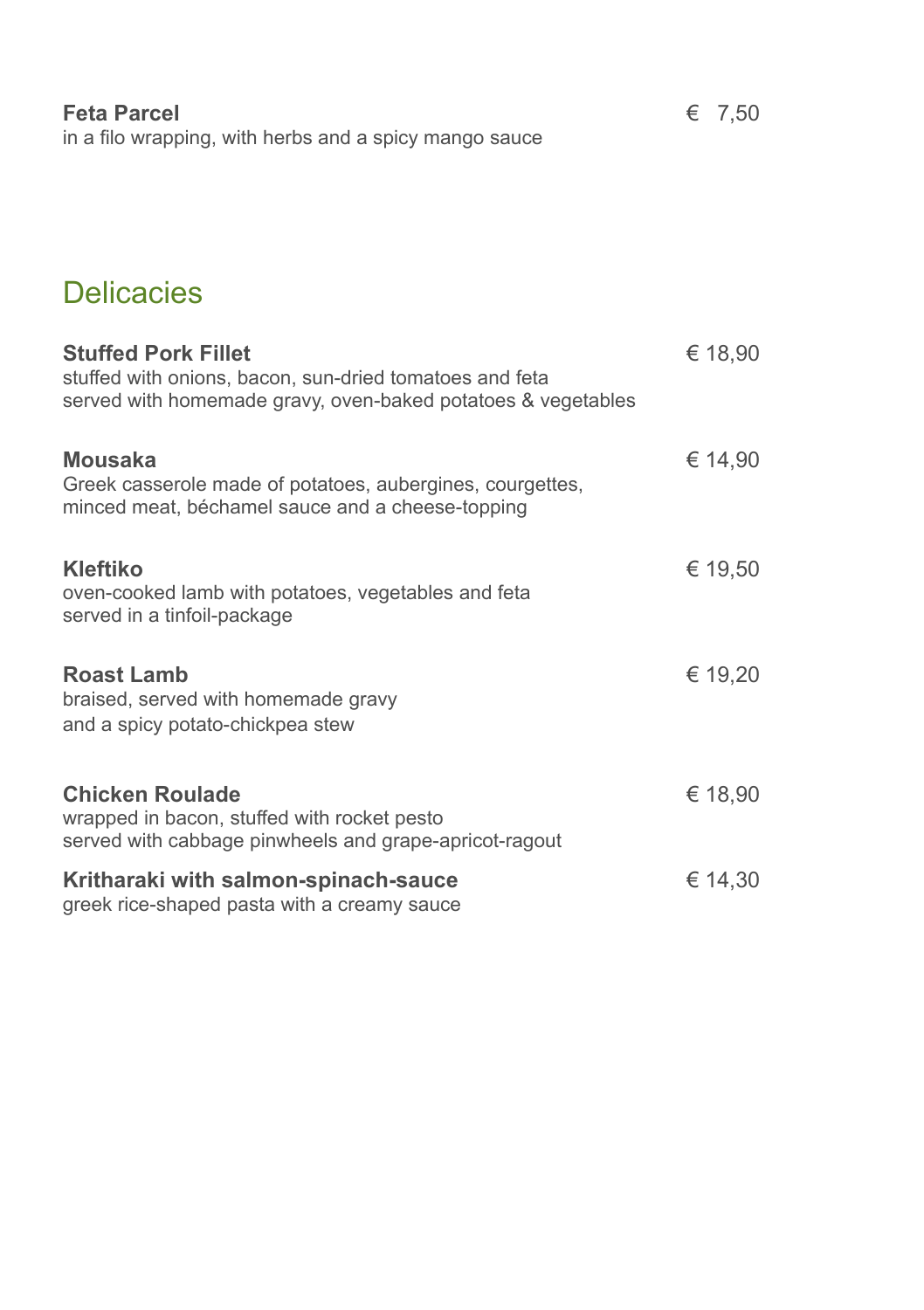### From the Lava Stone Grill

| <b>Lamb Chops</b>                                                                                                  | € 20,90 |
|--------------------------------------------------------------------------------------------------------------------|---------|
| <b>2 Bifteki</b> (minced beef and pork)<br>Stuffed with feta, served with caramelised onions<br>and homemade gravy | € 11,20 |
| Pork Souvlaki (2 skewers)                                                                                          | € 10,30 |
| <b>Chicken Souvlaki</b> (2 skewers)                                                                                | € 11,90 |
| <b>Lamb Souvlaki</b> (2 skewers)                                                                                   | € 20,90 |
| <b>Top Round Beef Steak</b> (gross weight 250 gr)                                                                  | € 16,90 |
| <b>Beef Fillet</b> (gross weight 200 gr)                                                                           | € 25,90 |
| <b>Salmon Fillet</b>                                                                                               | € 14,60 |
| <b>Baby Squid</b>                                                                                                  | € 14,30 |
| <b>3 Prawn Skewers</b>                                                                                             | € 14.60 |

## Please Choose Your Side-Dishes:

| Potato Wedges with skins, served with sour cream   | € 3,70 |
|----------------------------------------------------|--------|
| <b>Potatoes and Vegetables, oven-baked</b>         | € 4,20 |
| <b>Spicy Potato and Chickpea Stew</b>              | € 3,90 |
| <b>Mediterranean Rice with vegetables</b>          | € 4,10 |
| <b>Grilled Vegetables</b>                          | € 6,10 |
| <b>Cabbage Pinwheels with Grape-Apricot-Ragout</b> | € 5,70 |
| <b>Side Salad</b>                                  | € 4.50 |
| <b>Tsatsiki</b> (small side bowl)                  | € 1,20 |
| <b>Sour cream</b> (small side bowl)                | € 1,20 |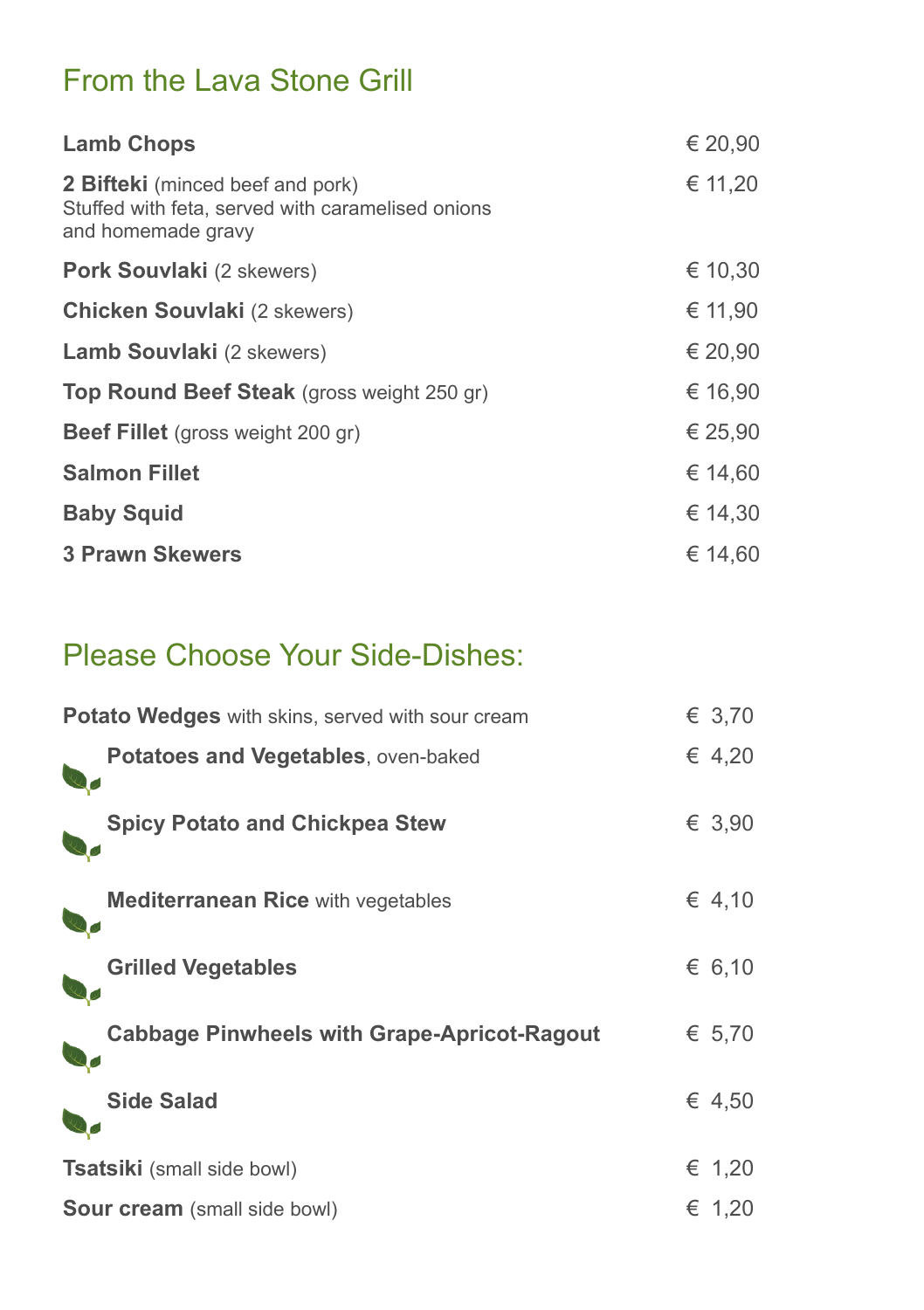| <b>Pita Bread</b> served warm, with olive oil and oregano                                  | € 1,90  |
|--------------------------------------------------------------------------------------------|---------|
| <b>Baguette</b> (homemade)                                                                 | € 1,50  |
| <b>Garlic Bread</b>                                                                        | € 3.50  |
| Vegetarian / Vegan Dishes                                                                  |         |
| <b>Stuffed Aubergines</b>                                                                  |         |
| stuffed with quinoa and vegetables, served with a carrot-ginger-dip                        | € 15,90 |
| <b>Gemistes Ntomates</b> (stuffed tomatoes)                                                | € 13,90 |
| stuffed with rice, spinach and nuts, gratinated with feta cheese                           |         |
| <b>Brasopita</b><br>puff pastry filled with leek and feta cheese, served with a side salad | € 13,90 |

The state dishes are either vegan or can, upon request, be served vegan. Please inform your waiter if you wish to order the vegan option.

#### **Desserts**

| <b>Lush Chocolate Lava</b><br>freshly-baked, served with vanilla ice cream                      | $\epsilon$ 6.10 |
|-------------------------------------------------------------------------------------------------|-----------------|
| <b>Galaktobouriko</b><br>puff pastry filled with creamy semolina, served with vanilla ice cream | € 5.90          |
| <b>Sweet Yoghurt</b><br>served in filo pastry, topped with honey and nuts                       | € 5.80          |
| <b>Homemade Halva Icecream</b><br>served with nougat cream                                      | $\epsilon$ 5.50 |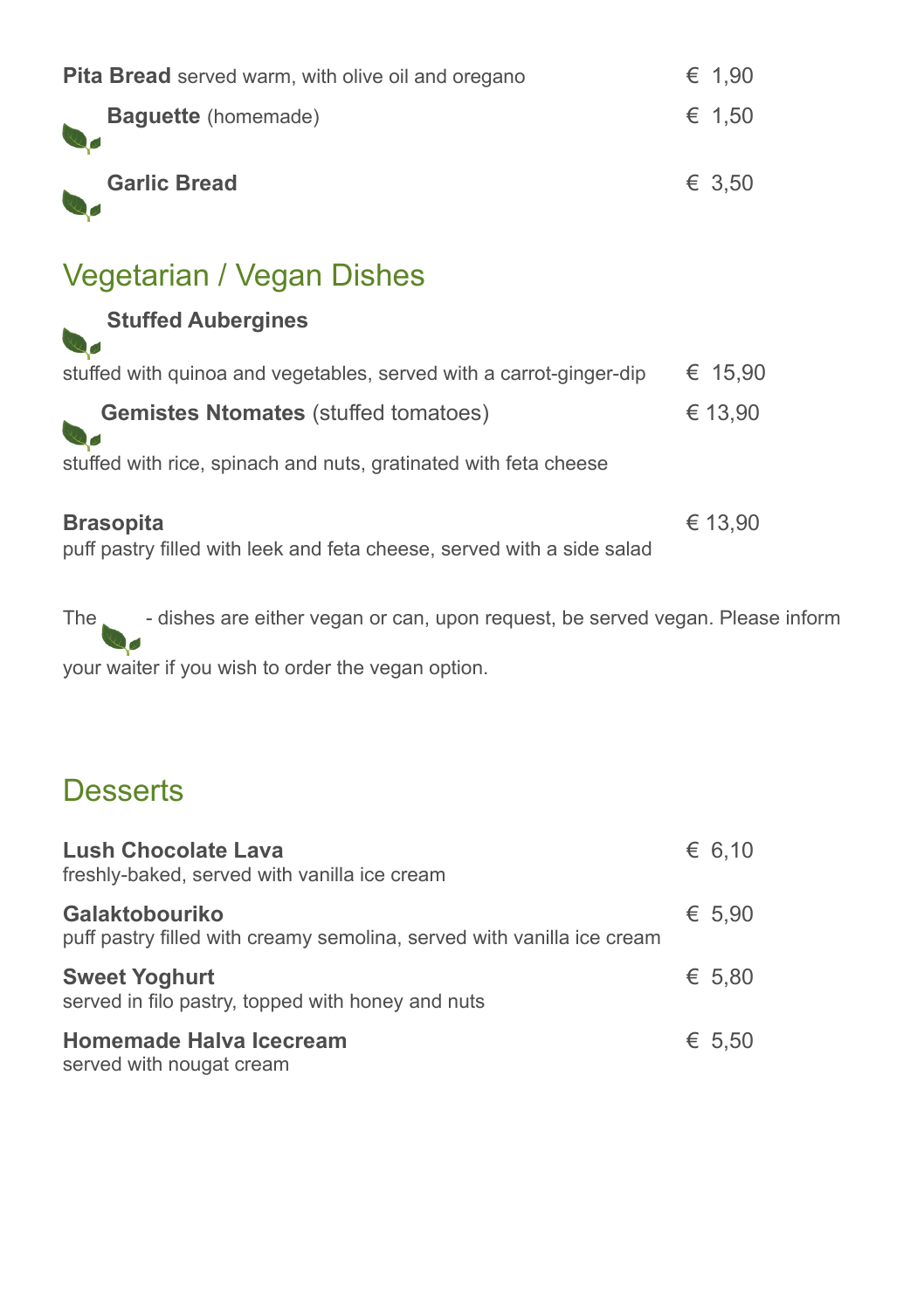| <b>Soft Drinks</b>                                                                                                                                                                                                | 0,21                                                                         | 0,51                                           |
|-------------------------------------------------------------------------------------------------------------------------------------------------------------------------------------------------------------------|------------------------------------------------------------------------------|------------------------------------------------|
| Coca Cola *1,3,8<br>Coca Cola Light *1,2,7,8 0,33l€<br>Cola - Mix (Cola and Fanta) *1,3,8<br>Lemonade <sub>2</sub><br>Orange Lemonade *1,2,8<br><b>Sparkling Water</b><br><b>Still Water</b><br>Bitter Lemon *4,9 | € 2,50<br>€ 3,20<br>€ 2,50<br>€ 2,00<br>€ 2,00<br>€ 2.10<br>€ 2,10<br>€ 3,10 | € 3,60<br>€ 3,10<br>€ 3,10<br>€ 3,30<br>€ 3,30 |
| Ginger Ale *1<br>Tonic Water *4,9                                                                                                                                                                                 | € 3,10<br>€ 3,10                                                             |                                                |
|                                                                                                                                                                                                                   |                                                                              |                                                |

| Juices/Schorle       | 0, 21  | mixed with water: 0,2l/0,5l |
|----------------------|--------|-----------------------------|
| Apple                | € 2,50 | € 2,30/€ 3,70               |
| Orange               | € 2,50 | € 2,30/€ 3,70               |
| Rhubarb              | € 2.70 | € 2,50/€ 3,90               |
| Cherry               | € 2,60 | € 2,40/€ 3,80               |
| <b>Black Currant</b> | € 2,60 | € 2,40/€ 3,80               |
| Granadilla           | € 2650 | € 2,40/€ 3,80               |
|                      |        |                             |

# Hot Beverages

| Coffee                                                     | € 2,50 |
|------------------------------------------------------------|--------|
| <b>Greek Mocha</b>                                         | € 2.30 |
| Cappuccino                                                 | € 2,90 |
| <b>Espresso</b>                                            | € 2,30 |
| Latte Macchiato                                            | € 3.60 |
| Caffè Latte                                                | € 3.60 |
| <b>Hot Chocolate</b>                                       | € 3,80 |
| Tea / Infusion (black, green, fruit, peppermint, camomile) | € 2.90 |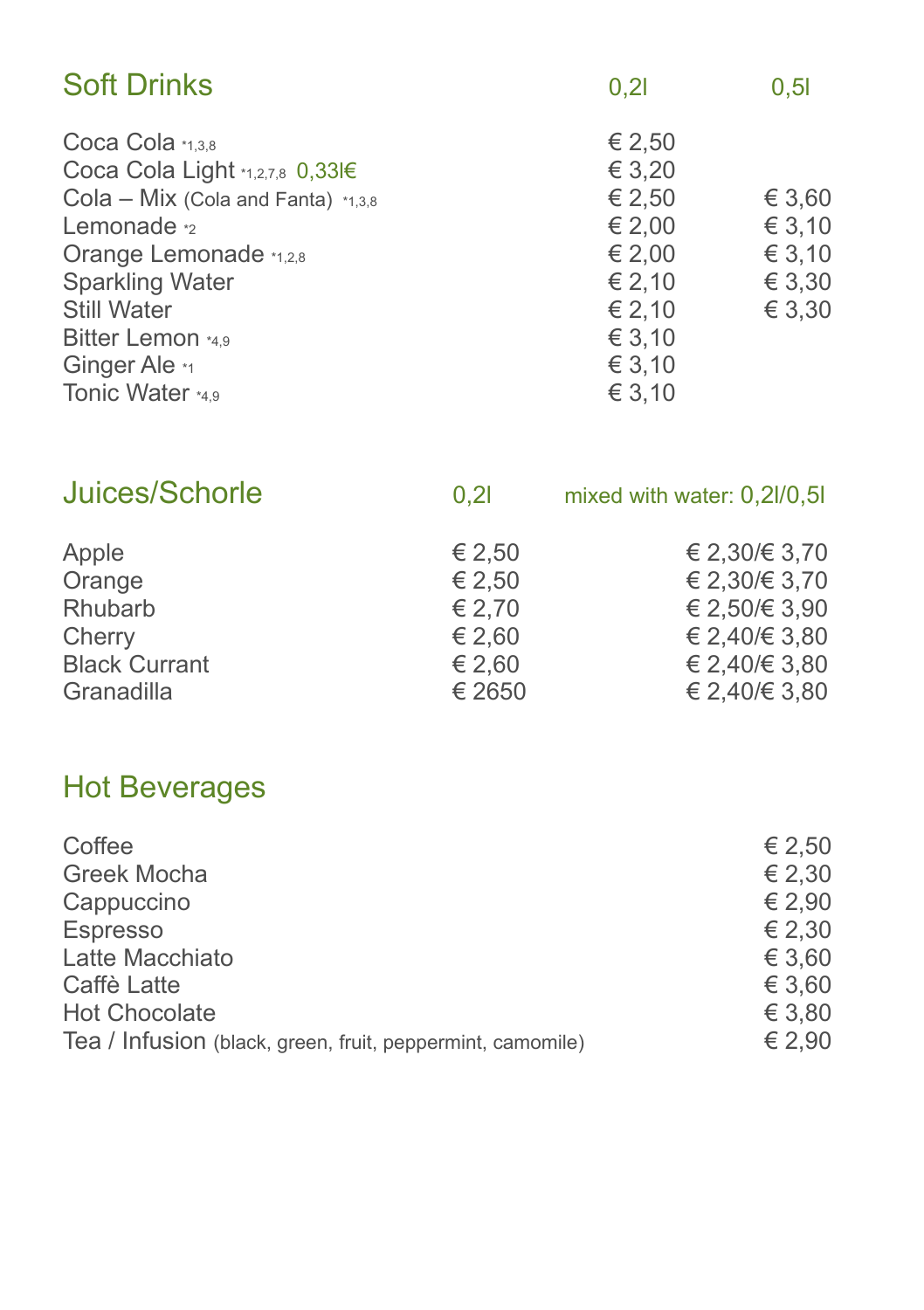| <b>Beer</b>                                                                                                                                                                                 | 0.31             | 0,5                                                   |
|---------------------------------------------------------------------------------------------------------------------------------------------------------------------------------------------|------------------|-------------------------------------------------------|
| Schwarzbräu Exquisit Lager<br>Schwarzbräu Wheat Beer<br>Schwarzbräu Dark Beer Export<br>Schwarzbräu Wheat Beer Dark<br>Schwarzbräu Wheat Beer Light<br>Schwarzbräu Wheat Beer non-alcoholic | € 2,70<br>€ 2,80 | € 3.90<br>€4,10<br>€ 3,90<br>€ 4,10<br>€4,10<br>€4,10 |
| Schweden Pils 0,33I                                                                                                                                                                         | € 3,60           |                                                       |
| Shandy / Ruß                                                                                                                                                                                | € 3,20           | € 3,90                                                |
| Paulaner Lager non-alcoholic                                                                                                                                                                |                  | € 4,10                                                |

| <b>Spirits</b>                                             | 2cl                        | 4cl | 5cl   |
|------------------------------------------------------------|----------------------------|-----|-------|
| Metaxa 5 Stars<br>Metaxa 7 Stars                           | € 4,20<br>€ 4,70           |     |       |
| Plomari Ouzo<br>Tsipouro<br>Greek Grappa<br>Martini Bianco | € 2,40<br>€ 2,90<br>€ 5,90 |     | €4,80 |

1) contains artificial colouring 2) contains preservatives 3) contains caffeine 4) contains quinine 5) contains taurine 6) contains sweeteners 7) contains source of phenylalanine 8) contains antioxidants 9) contains acidifying agents 10) contains thickening agents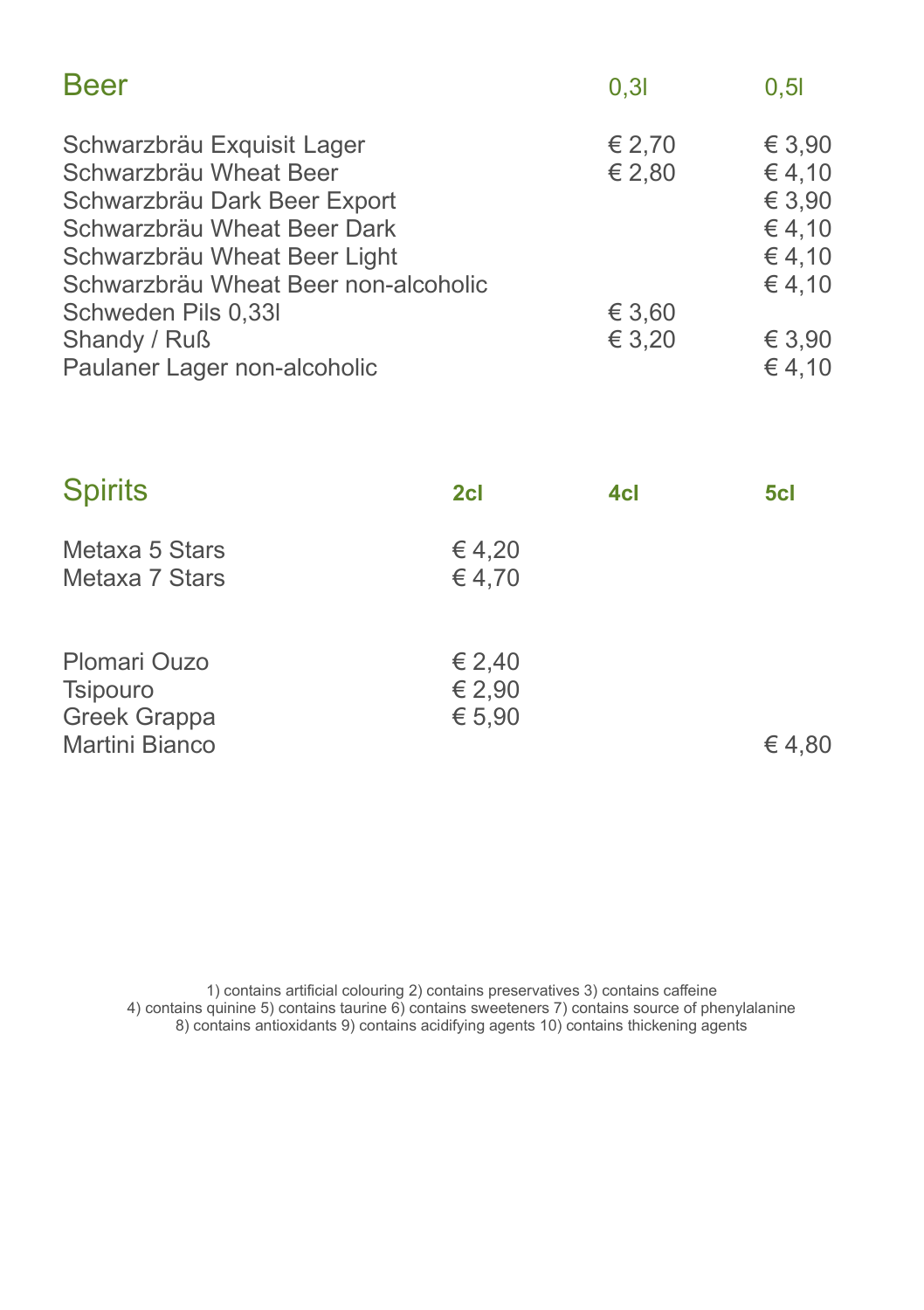## Cocktails / Longdrinks

| Cuba Libre *1,2,3,8<br>White Rum, Coca Cola, Lime                                                                                                                                                                                                                                                                                                            | € 6,90                      |
|--------------------------------------------------------------------------------------------------------------------------------------------------------------------------------------------------------------------------------------------------------------------------------------------------------------------------------------------------------------|-----------------------------|
| Caipirinha<br>Cachaça / White Rum / Vodka, Brown Sugar, Limes, Lime Juice                                                                                                                                                                                                                                                                                    | € 6,90                      |
| <b>Mojito</b><br>White Rum, Brown and White Sugar, Limes, Lime Juice, Mint Leaves                                                                                                                                                                                                                                                                            | € 6,90                      |
| <b>Moscow Mule *1</b><br>Wodka, Ginger Ale                                                                                                                                                                                                                                                                                                                   | € 6,90                      |
| <b>Campari Orange *1</b>                                                                                                                                                                                                                                                                                                                                     | € 5,90                      |
| Gin<br>Grace Gin 45,7%<br>A double distilled liquor for enjoyment. Luscious flavours of juniper, myrtle, Iris<br>root, Angelica root, sea fennel and cardamom harmonize perfectly with a gentle<br>note of pepper. Rounded off by orange and lemon, the liquor reminds of<br>summer and youthfulness.<br>The distillate is based on grapes instead of wheat. | 5 <sub>cl</sub><br>€ $9,50$ |
| Gin Mataroa 41,5%                                                                                                                                                                                                                                                                                                                                            | € $9,00$                    |
| Gin Votanikon 40%                                                                                                                                                                                                                                                                                                                                            | € 8,50                      |
| <b>Choose your Tonic</b>                                                                                                                                                                                                                                                                                                                                     | 0,21                        |
| Fever Tree Tonic *4.9                                                                                                                                                                                                                                                                                                                                        | € 3,20                      |
| <b>Thomas Henry Tonic *4,9</b>                                                                                                                                                                                                                                                                                                                               | € 3,00                      |
| <b>Schweppes Tonic *4,9</b>                                                                                                                                                                                                                                                                                                                                  | € 2,90                      |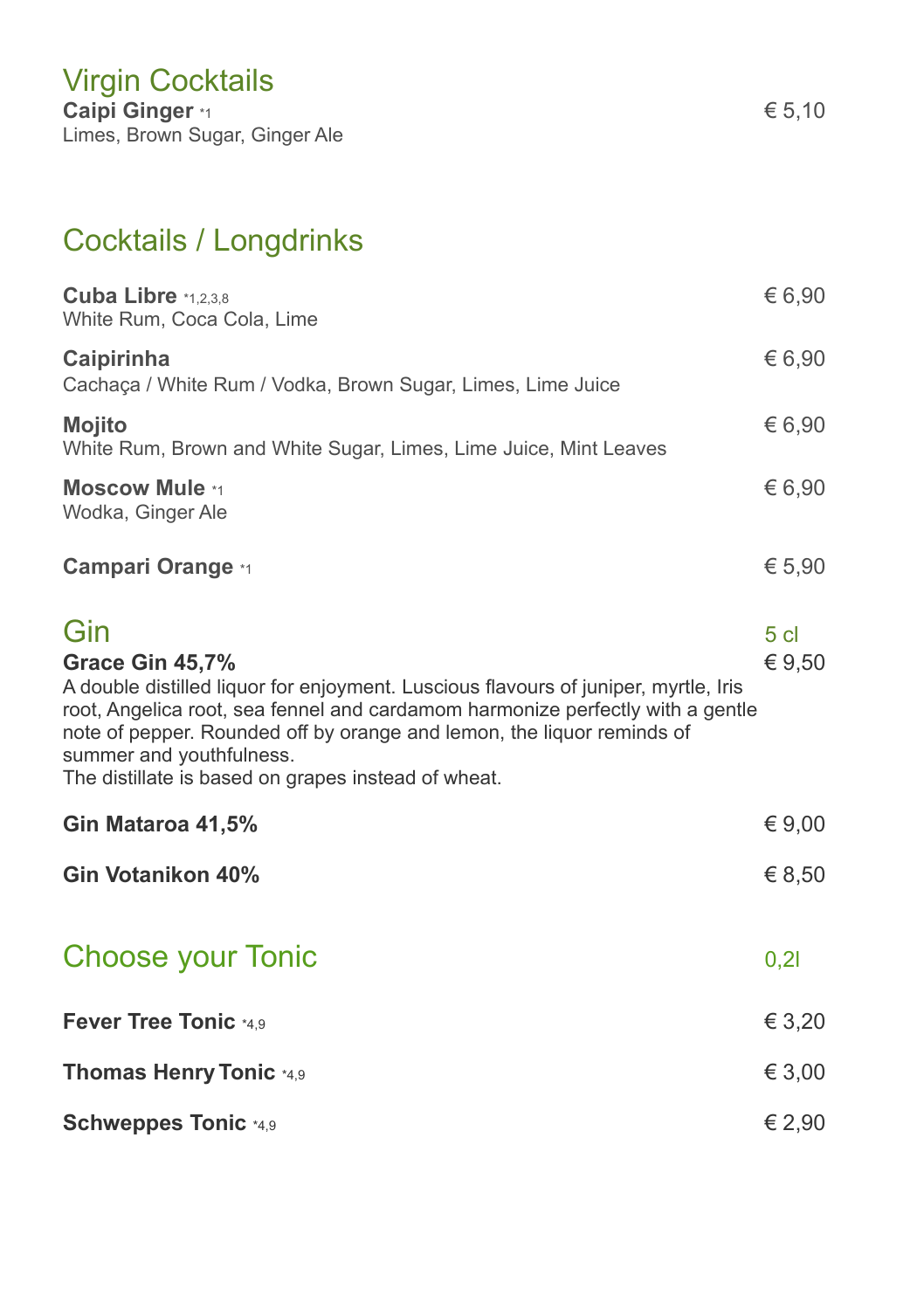| White Wine (dry)                                                                                                                                                                                   | 0,21   | <b>Bottle</b> |
|----------------------------------------------------------------------------------------------------------------------------------------------------------------------------------------------------|--------|---------------|
| Ovilos<br>dry white wine, made of the fine grape variety Assyrtiko and<br>the French grape Sémillon,<br>with flavours of apricot and citrus fruits, from one of the top<br>vineyards: Biblia Chora | € 9,80 | € 35,50       |
| <b>Tsikrikonis Assyrtiko</b>                                                                                                                                                                       | € 6,10 | € 21,80       |
| <b>Lazaridis Amethystos</b><br>fresh and fruity bouquet, with elderflower, peach and<br>grapefruit flavours                                                                                        | € 6,40 | € 23,70       |
| latridis Malagousia                                                                                                                                                                                |        | € 24.80       |
| <b>Retsina</b><br>exceptionally flavourful and well-balanced resinated wine<br>with delicate fruitiness                                                                                            | 0,51   | € 9.30        |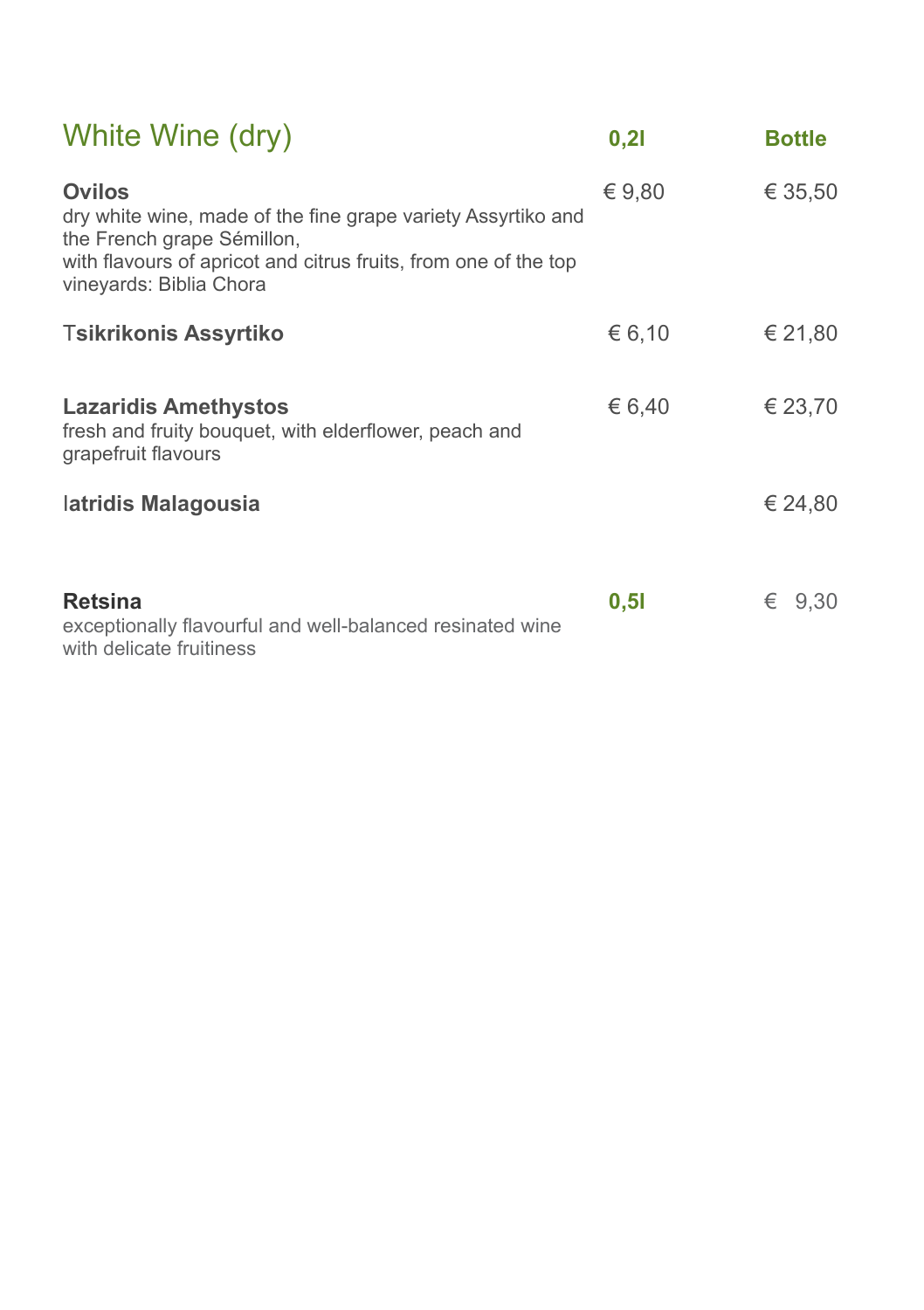# Red Wine (dry)

| <b>Lazaridis Amethystos</b>                               | € 8.40 | € 30.50 |
|-----------------------------------------------------------|--------|---------|
| complexly flavoured, deftly and delicately balanced with  |        |         |
| berry notes                                               |        |         |
| 12-month maturation period in the barrique,               |        |         |
| overall convincing through its full-bodied and harmonious |        |         |
| impression                                                |        |         |

We are happy to serve you one of our exclusive red wines. Please ask your waiter for the wine menu.

| <b>Rosé Wine</b>                                                                                                                                   | 0,21           | <b>Bottle</b>    |
|----------------------------------------------------------------------------------------------------------------------------------------------------|----------------|------------------|
| <b>Lazaridis Amethystos</b><br>beautifully fruity bouquet with hints of raspberry, black<br>currant and wild berries.<br>winner of numerous awards | € 6.90         | € 25,10          |
| <b>Spritzer</b>                                                                                                                                    | ca. 0,351      | € 5,70           |
| <b>Sparkling Wine</b><br><b>Aprilis</b>                                                                                                            | 0, 11<br>€4,40 | 0,751<br>€ 32,50 |

|                                                                                   | ca. $0,4$ |
|-----------------------------------------------------------------------------------|-----------|
| Hugo<br>Prosecco with Elderflower Syrup, Limes and Mint Leaves                    | € 6,10    |
| <b>Virgin Hugo</b><br>Ginger Ale with Elderflower Syrup, Limes and Mint Leaves *1 | € 5.50    |
| <b>Spritz</b><br>Prosecco with Aperol                                             | € 6,30    |
| <b>Lillet Berry</b><br>Sparkling Wild Berry with Lillet and Berries *1            | € 5.90    |